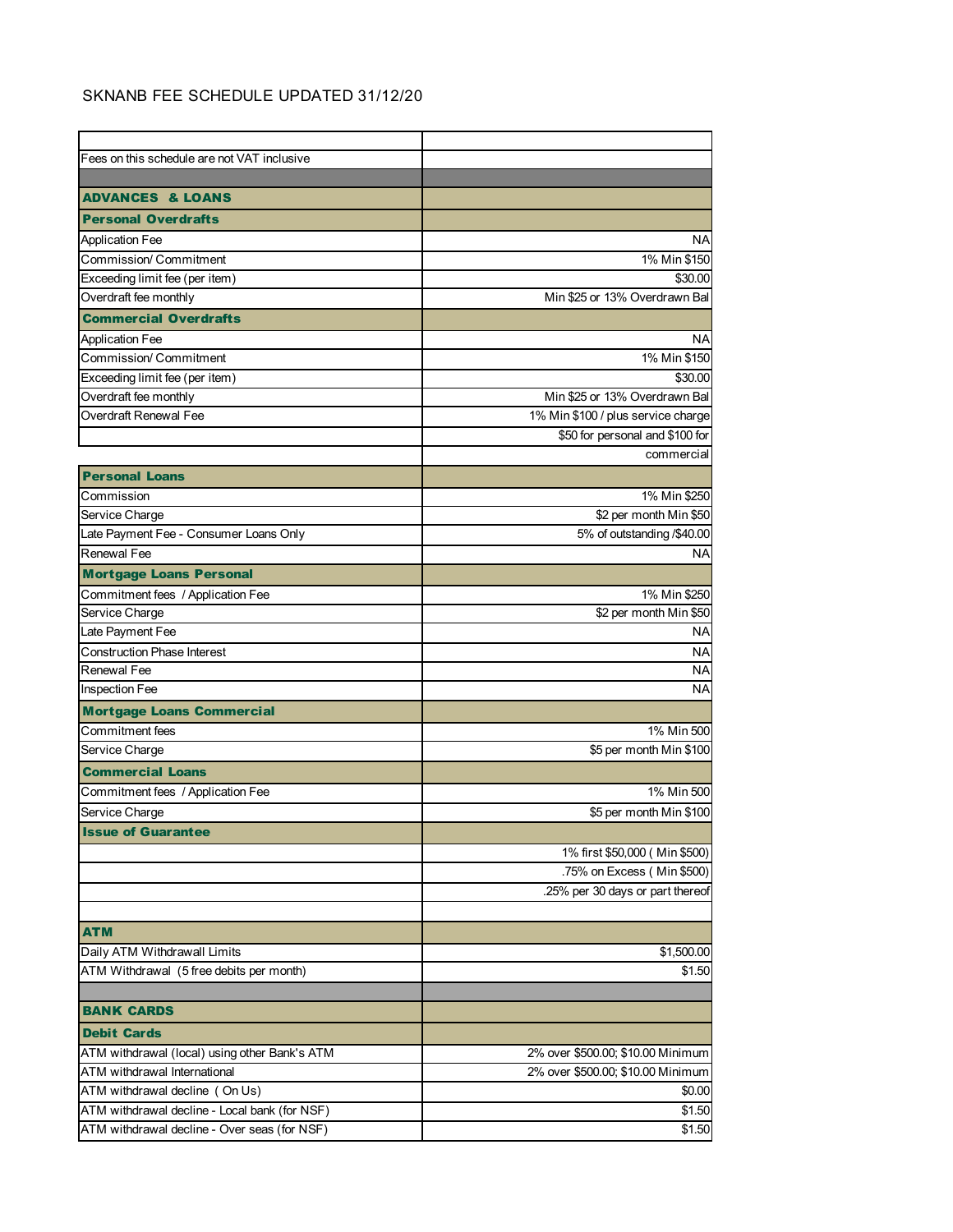| <b>Fast Card Fees (Courier)</b>                    | $$20 + Cost$ |
|----------------------------------------------------|--------------|
| Monthly Account Maintenance (Fraud Protection Fee) | \$1.50       |
| <b>POS</b> use International                       | \$0.00       |
| <b>IPOS</b> decline International (for NSF)        | \$1.50       |

*Updated December 31, 2020*

## SKNANB FEE SCHEDULE UPDATED 31/12/20

| Replacement of Lost Card             | \$55 Cost + \$5               |
|--------------------------------------|-------------------------------|
| <b>Prepaid</b>                       |                               |
| ATM withdrawal (local)               | US \$1.50                     |
| ATM withdrawal (international)       | Min US\$3.00 or % amr>\$500   |
| ATM withdrawal decline               | <b>US \$1.00</b>              |
| Dormancy Fee                         | US\$2.50 (every six (6)months |
| Activation Fee (one-time)            | US\$9.00                      |
| Load Fee                             | US\$2.00                      |
| Daily Prepaid ATM with Limits        | US\$800.00                    |
| <b>Gift Cards</b>                    | ΝA                            |
| Purchase price                       | 10.00                         |
| Maximum One-Time Load                | EC\$1,000.00                  |
| <b>Credit Card EC\$</b>              | <b>NA</b>                     |
| Annual Fee - Primary Applicant       | \$125.00                      |
| Annual Fee - Co-Applicant            | \$75.00                       |
| Annual Fee - Staff                   | Free                          |
| Annual Fee - Co-Applicant            | Free                          |
| Replacement of Lost Card             | \$35.00                       |
| Rush on Replacement of Lost Card     | $$55$ Cost +\$5               |
| Late Payment Fee                     | \$25.00                       |
| Over Limit Fee                       | \$50.00                       |
| <b>Duplicate Statement</b>           | \$15.00                       |
| Return Cheque Fee (NSF)              | \$75.00                       |
| <b>Credit Card US\$</b>              | US\$                          |
| Annual Fee - Primary Applicant       | \$50.00                       |
| Annual Fee - Co-Applicant            | \$30.00                       |
| Annual Fee - Staff                   | Free                          |
| Annual Fee - Co-Applicant            | Free                          |
| Replacement Fee                      | \$30.00                       |
| Change of Currency Fee               | \$20.00                       |
| <b>Emergency Card Fee</b>            | \$25.00                       |
| Late Payment Fee                     | \$25.00                       |
| Over Limit Fee                       | \$50.00                       |
| <b>Statement</b>                     | \$15.00                       |
| Return Cheque Fee - NSF              | \$30.00                       |
| <b>Cash Advance Fee</b>              |                               |
| Cash Advance Fee for \$500 and under | \$10.00                       |
| Cash Advance Fee for over \$500      | 2.00%                         |
| <b>Business Credit Cards EC\$</b>    |                               |
| Annual Fee - Primary Applicant       | \$175.00                      |
| Annual Fee - Co-Applicant            | \$75.00                       |
| Replacement Fee                      | \$30.00                       |
| Change of Currency Fee               | \$30.00                       |
| <b>Emergency Card Fee</b>            | \$65.00                       |
| Late Payment Fee                     | \$25.00                       |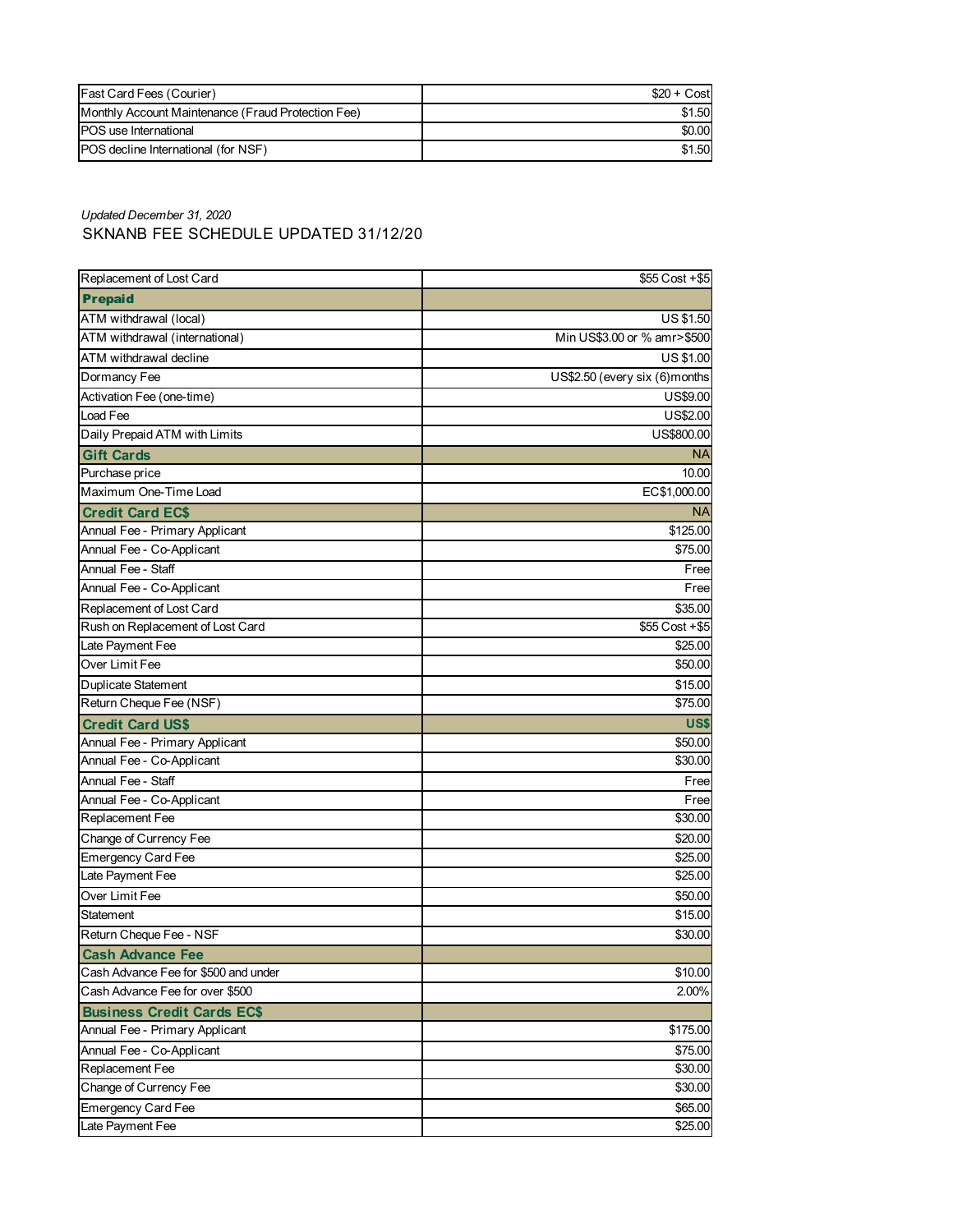| Over Limit Fee                 | \$50.00 |
|--------------------------------|---------|
| Duplicate Statement Fee        | \$15.00 |
| Return Cheque Fee - NSF        | \$75.00 |
| <b>Business Cards US\$</b>     | US\$    |
| Annual Fee - Primary Applicant | \$70.00 |
| Annual Fee - Co-Applicant      | \$30.00 |
| <b>Replacement Fee</b>         | \$11.00 |
| Change of Currency Fee         | \$11.00 |
| <b>Emergency Card Fee</b>      | \$20.00 |
| Late Payment Fee               | \$25.00 |

## *Updated December 31, 2020* SKNANB FEE SCHEDULE UPDATED 31/12/20

| Over Limit Fee               | \$50.00                |
|------------------------------|------------------------|
| <b>Statement Fee</b>         | \$15.00                |
| Return Cheque Fee            | \$30.00                |
| Daily ATM Limit              | EC\$2,000.00           |
| <b>MERCHANT SERVICES</b>     | <b>EC\$/US\$</b>       |
| Set up Fee - POS             | <b>EC \$50</b>         |
| Set up Fee - eCommerce       | EC \$150.00            |
| <b>POS Monthly Rental</b>    | EC\$50.00 / US\$50.00  |
| Option to purchase terminals | EC \$550.00 / EC\$1750 |
| POS Paper Rolls              | EC \$2.50 / EC\$5.00   |
| Merchant Discount Rates      | 2.95% - 7.00%          |
|                              |                        |

| <b>COLLECTIONS</b>                                           |                                                         |
|--------------------------------------------------------------|---------------------------------------------------------|
| <b>Bill For Collection Inward</b>                            |                                                         |
|                                                              |                                                         |
| <b>Clean Collection (local cheque presented Bank</b>         |                                                         |
| overseas)                                                    | \$25 plus cost                                          |
| Sight Draft (Payment Immediate)                              | \$50 Min; \$25,000 1% > \$25,000.75%                    |
| Mature Bills (Payment according to terms)                    | \$50 Min; \$25,000 1% > \$25,000.75%                    |
|                                                              |                                                         |
| <b>Letter of Credit - Outward</b>                            |                                                         |
| Handling Fee - Sight & Tenor                                 | 1% up to \$25M min \$50 + 3/4% on excess                |
| (Opening Commission) Sight and up to 32 days sight - for the | 1% for first \$50,000 & 3/4% on excess                  |
| first 3 months or part thereof                               | (min\$100.00)                                           |
|                                                              | 1/4% per 30 days or part thereof of tenor or acceptance |
| In excess of 90 days                                         | or term of acceptance                                   |
| Term - Opening Commission                                    | 1% + .25% for each month after 3 months                 |
|                                                              | 1/4% per month or part thereof min \$75, max 1 yr       |
|                                                              | from date credit originally                             |
| Amendments - Extension                                       | established                                             |
| Increase in amounts during validity                          | 1/2 percentage commission to be based on that charge    |
|                                                              | on establishment min \$60                               |
| Other amendments                                             | $$60 +$ expenses                                        |
| Processing commission                                        | .625% (\$50 Min)                                        |
| Establishment                                                | \$25.00                                                 |
| Drawings                                                     | 1% (\$5 Min \$25 Max)                                   |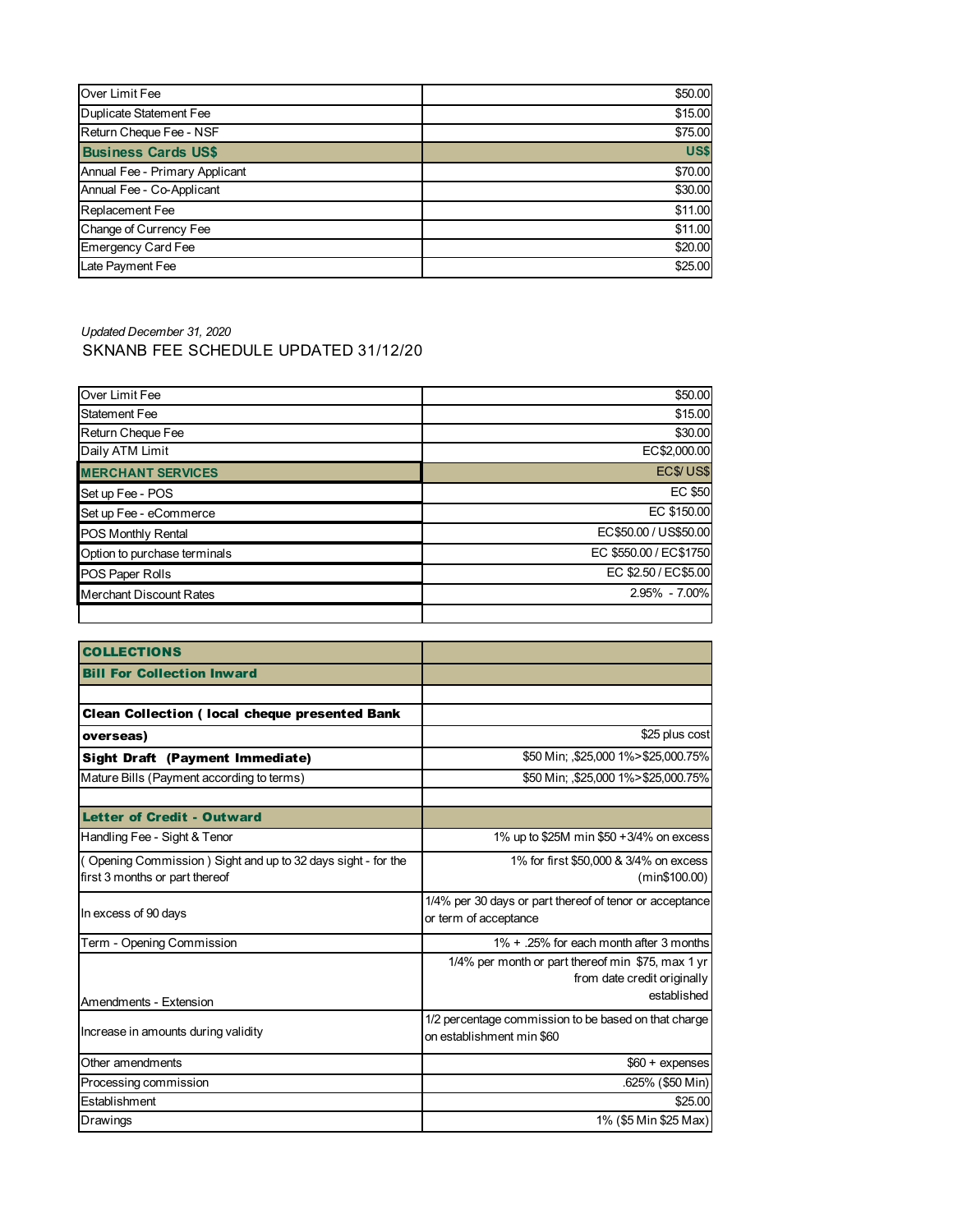| Interest on Drawings                 | Cust.rate applied (min.12%) |
|--------------------------------------|-----------------------------|
| Refund of cash cover                 | Buying rate of currency     |
| Branch or correspondent Bank Charges | All related charges         |
| $C$ ancellation of $L/C$             | \$75.00                     |

*Updated December 31, 2020* SKNANB FEE SCHEDULE UPDATED 31/12/20

| <b>Letter of Credit - Inward</b>                                                                                                           |                                                         |
|--------------------------------------------------------------------------------------------------------------------------------------------|---------------------------------------------------------|
|                                                                                                                                            |                                                         |
| Confirming of Irrevocable Letter of Credit established by<br>Correspondents/Banks                                                          | .5% (\$75 min)                                          |
| Advising of Inward Credits and amendments to<br>inward credits                                                                             | \$50 / advice                                           |
| Negotiating Charges - Sight Bills                                                                                                          | Up to \$25,000 - 1% min \$75 over 25m<br>3/4% min \$100 |
| Tenor drawing under Credits                                                                                                                | discounting drawings otherwise<br>instructed            |
| <b>DRAFTS</b>                                                                                                                              |                                                         |
| Managers Cheque - Commission                                                                                                               | \$10.00                                                 |
| Regional Currency Drafts                                                                                                                   | \$20.00                                                 |
| <b>US Drafts</b>                                                                                                                           | \$20.00                                                 |
| Other Foreign Currency Drafts                                                                                                              | \$20.00                                                 |
| Stop payments on foreign drafts                                                                                                            | \$225.68 EC                                             |
| Instructions to prepare and mail drafts overseas A37 (fee does<br>not include the cost of the cheque)                                      | $$20 + Cost$                                            |
| Instructions to prepare and mail drafts locally (charge levied in<br>currency of account) (fee does not<br>include the cost of the cheque) |                                                         |
| <b>Wire Transfers (Outgoing)</b>                                                                                                           | $$10 + Cost$                                            |
| Regional                                                                                                                                   | \$50.00                                                 |
| <b>USD</b>                                                                                                                                 | \$80.00                                                 |
| Europe                                                                                                                                     | \$100.00                                                |
| Other                                                                                                                                      | \$100.00                                                |
| <b>Wire Transfers (Incoming)</b>                                                                                                           |                                                         |
| To credit branch accounts                                                                                                                  | \$23.08                                                 |
| To credit account at another local bank                                                                                                    | \$29.92                                                 |
| Returned wire payments incoming and outgoin                                                                                                | Cost                                                    |
| Tracers on wire transfers                                                                                                                  | $$10 + Cost$                                            |
| Option to purchase terminals                                                                                                               | US \$550.00 / EC\$1,750.00                              |
| POS Paper Rolls                                                                                                                            | EC\$2.50 / EC\$5.00                                     |
| <b>Merchant Discount Rates</b>                                                                                                             | 2.95% - 7.00%                                           |
| <b>MISCELLANEOUS SERVICES</b>                                                                                                              |                                                         |
| Instructions to transfers of funds between accounts                                                                                        | \$15.00                                                 |
| Rush Payment (Credit Card)                                                                                                                 | \$10.00                                                 |
| Search for Vouchers                                                                                                                        | \$50.00                                                 |
| <b>Audit Confirmations</b>                                                                                                                 | <5 Accounts \$75;>5<10 \$100; >10 \$150                 |
|                                                                                                                                            | \$150                                                   |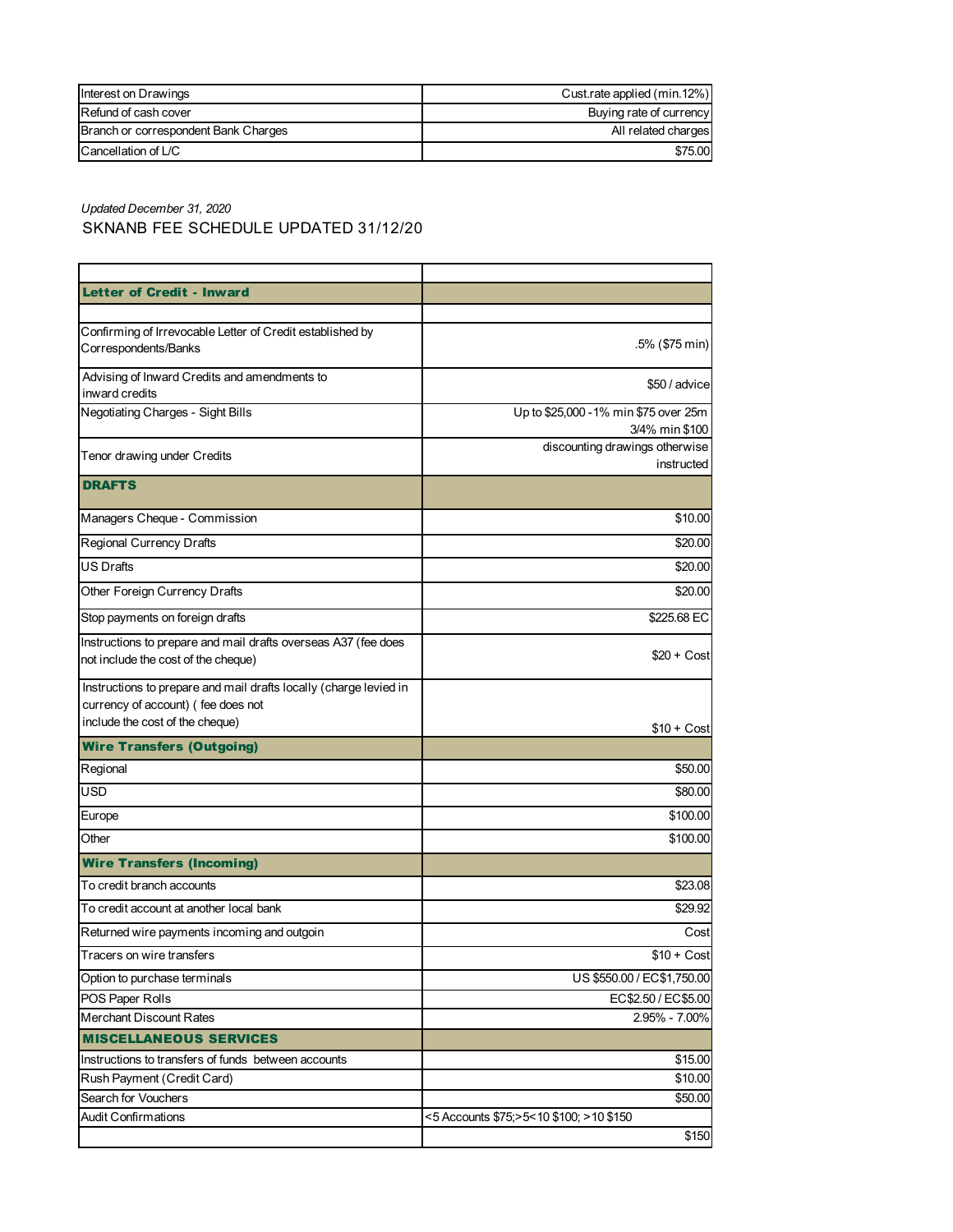| Certification of Balance of Account          | \$30.00                      |
|----------------------------------------------|------------------------------|
| Statement of Interest Paid                   | \$30.00                      |
|                                              |                              |
| Letter / form (at customer's request)        | \$30.00                      |
| Attorney-at-law queries - re estate accounts | \$30.00                      |
| Attorney-at-law Letters - Delinquency        | \$50.00                      |
| Credit Reports at Request of Customer        | \$30.00                      |
| Credit Reports - Overseas                    | \$30.00                      |
| Screen Print/Photocopy per page              | \$10.00                      |
| Photocopying                                 | \$5.00 per page              |
| Coin Handling (Exchange for bills)           | 1% min \$5 (No account held) |
| <b>NIGHT DEPOSITORY</b>                      |                              |
| <b>Annual Rental</b>                         | \$150.00                     |
| Short Term                                   | \$50.00                      |
| Replacement/Additional Bags                  | \$150.00                     |
| Lost/ Broken head door key                   | $$25 + cost$                 |
| Replacement Key                              | $$50 + Cost$                 |

## *Updated December 31, 2020* SKNANB FEE SCHEDULE UPDATED 31/12/20

| <b>CHEQUING &amp; RELATED CHARGES</b>            |                               |
|--------------------------------------------------|-------------------------------|
| Personal Cheque Books (24) - stamp duty \$2.40 + | \$40.00                       |
| Personal Cheque Books (48) -stamp duty \$4.80 +  | \$75.00                       |
| Commercial Cheque Books (51) - stamp duty \$4.80 | \$75.00                       |
| Commercial Cheque Books (102) - stamp duty       | \$127.50                      |
| Commercial Cheque Books (150) -stamp duty        | \$187.50                      |
| Commercial Chequing Account Service Charg        | \$24.30 min Includes 10 Free  |
| Commercial ChqTransaction Fees - Debits          | \$1.15 per debit              |
| Sale of Counter Cheques - Stamp duty \$0.10,     | \$1.60                        |
| Commission \$1.50                                |                               |
| Stop Payment / Local                             | \$30.00                       |
| Stop Payment / Foreign Cheque                    | \$193.18                      |
| Return Item Charge                               | \$30.00                       |
| Return Item Charge (NSF)                         | \$75.00                       |
| Excess Overdraft fee                             | Min \$25 or 13% Overdrawn Bal |
| Overdrawing Chequing Account                     | Min \$25 or 13% Overdrawn Bal |
| Overdrawing Chequing Account - Per Item          | \$30.00                       |
|                                                  |                               |
| <b>SAVINGS ACCOUNTS</b>                          |                               |
| Branch Withdrawals (Horizon 55 Free) (5 Free     |                               |
| Debit any Channel)                               | \$2.00                        |
| Account closed within 3 months                   | \$30.00                       |
| Account closed within 6 months                   | \$30.00                       |
| Replacement of lost Pass book                    | \$50.00                       |
| <b>Request for Passbook</b>                      | \$50.00                       |
| Withdrawals without Passbook                     | \$20.00                       |
| Third Party withdrawals (where allowed)          | \$20.00                       |
| Updating passbook from archives (after 6 months) | \$20.00                       |
| <b>STANDING ORDERS</b>                           |                               |
| Set up                                           | \$10.00                       |
| Internal                                         | \$10.00                       |
| External                                         | \$15.00                       |
|                                                  |                               |